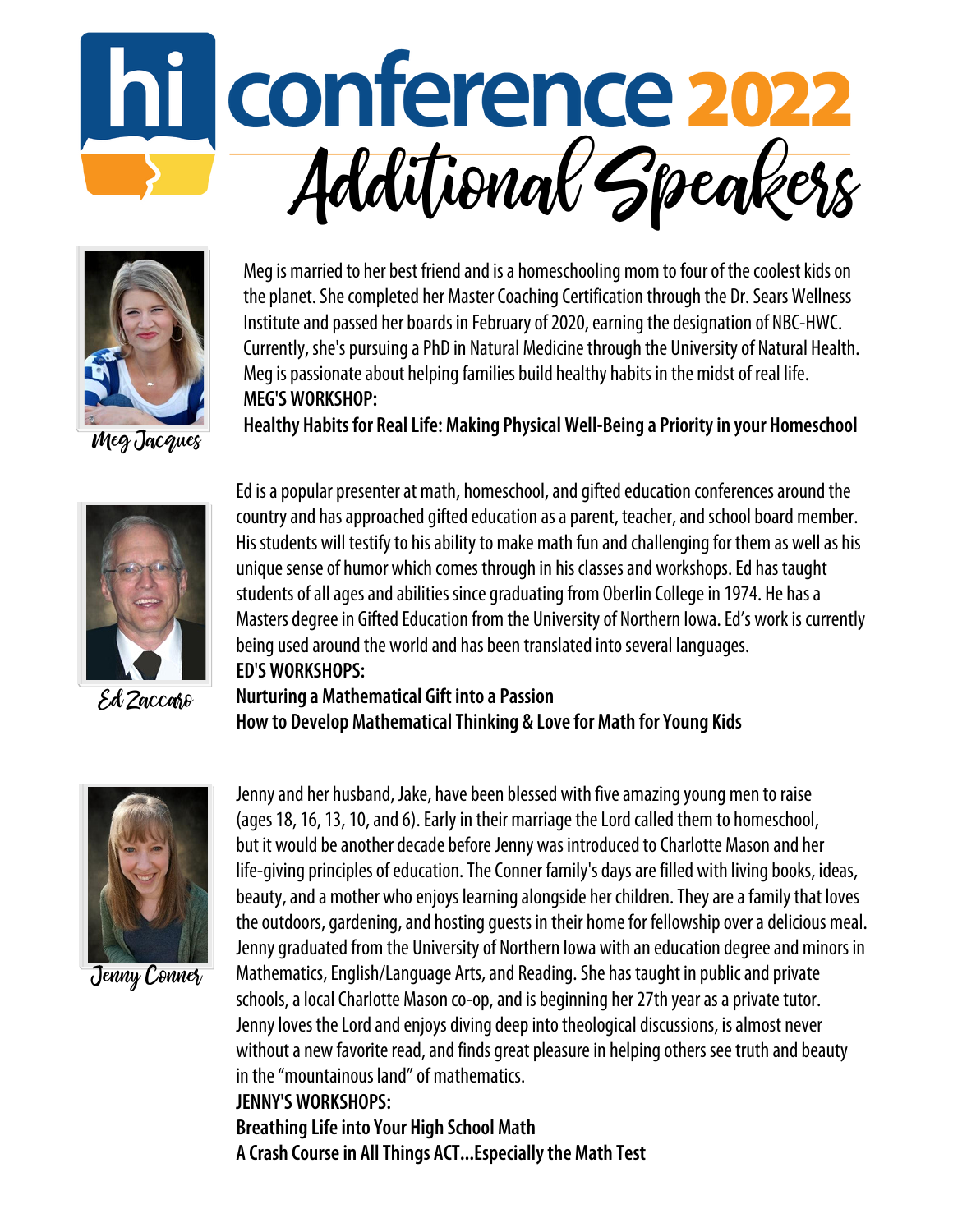

Josh Bingaman



Erin Port

**The Algorithms that Control Us** Erin Port, a busy mom of four, founded Simple Purposeful Living out of her home in Polk City, Iowa. Its mission is to encourage and equip you with tactical tips and tools to help you simplify your life on purpose so you can make margin for what matters. Simple Purposeful Living's signature line of products includes our best-selling 52-week meal planning journal that helps eliminate "what's for dinner" stress. The goal is to not only inspire you but equip you to live a simple life with purpose. You can connect with Erin on Facebook and Instagram @simplepurposefulliving For more information and our full line of products visit [https://simplepurposefulliving.com](https://simplepurposefulliving.com/) **ERIN'SWORKSHOP: Meal Planning**

Josh serves as the director of Harvest Bible College and as a pastor at First Church of the Open Bible in Des Moines. He has served as a lead pastor, associate pastor, student ministries pastor,

Pastor Josh has a Master of Arts in Theological Studies and has been teaching Bible & Theology

and Bible professor. The Bingamans are thankful to be a homeschooling family of six.

courses on the collegiate level for the past eleven years.

**JOSH'SWORKSHOP:**



Natalie Ogbourne

Natalie loves adventure in a variety of forms. She has survived a snowmobile-windshield-tonose standoff with a half-ton bison, a backcountry fishing trip with a recreationally-unstable guide, and a clifftop close encounter with a bear. She writes and speaks about adventures like these to encourage others who are traveling tough terrain. She has served as the director of the Heritage Acting Troupe for ten years. After educating and graduating their three children, Natalie and her husband, Jaime, are embarking their next adventure together: the empty nest. You can find tales from the trail and encouragement to navigate the landscape of your life by faith at [natalieogbourne.com](https://natalieogbourne.com/).

**NATALIE'SWORKSHOP: DramaClinic | A Merry Heart: Acting and Improv[Teen TrackWorkshop]**



Emily Verdoorn

Growing up in Des Moines in a homeschooling family, drawing and making was simply a part of the fabric of Emily's young life. With time, however, her interest in making developed into a way of paying attention and pressing more deeply into the life of the world around her. For Emily, keeping a nature journal really formed this practice of paying attention and growing in affection toward the world God made. Her interest in art led Emily to pursue a BFA in Visual Art at Belhaven University in Jackson, Mississippi. Since graduating from Belhaven, Emily has been an art teacher, spent time working at Summit Ministries in Colorado, participated in an intentional community fellowship in Texas, worked as a helper at Rochester L'Abri, and is now continuing her art-making process in Wheaton, Illinois as a full-time artist. **EMILY'SWORKSHOPS: Watercoloring Nature[A Make & TakeWorkshop] Nature Journaling**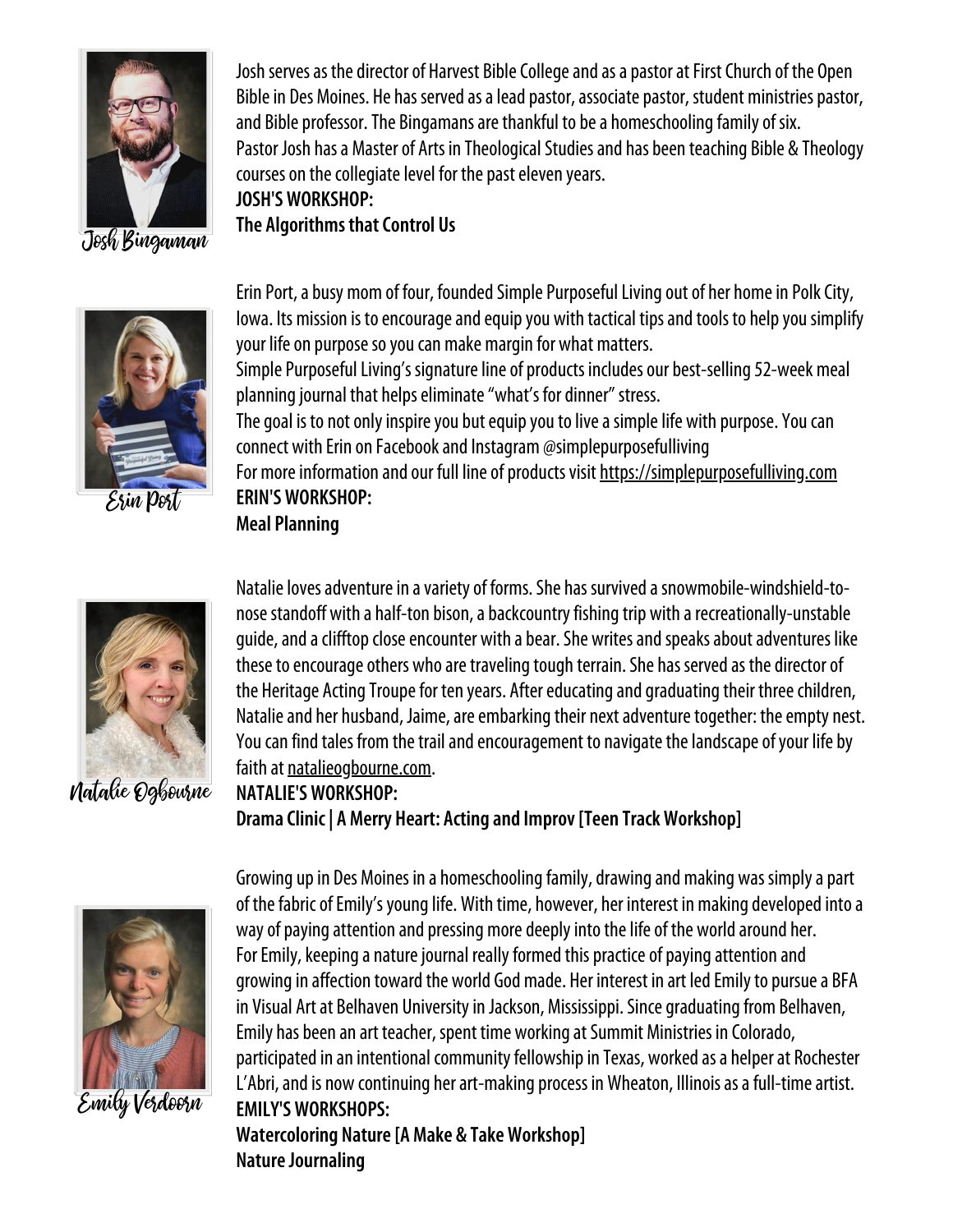

Nick is a homeschool father of six and has over 20 years of experience in the employment and technology services industry. The majority of his background is in working with Fortune 500 companies to achieve their workflow and technology goals. Nick specializes in technology innovation, sales, change management, and driving operational efficiencies. He is an expert on the changing future of work and a consultant to many companies in helping them prepare for coming changes.

Nick Reddin





**NICK'SWORKSHOP:**

**Technologyand theFuture ofWork**

I am Amy, owner of Aim Simple, LLC, and I am Stacie, owner and founder of A Simple Start, LLP. We have a passion for helping others create simple spaces within their homes, through organization. What started as a hobby has become our full-time jobs, and we absolutely love knowing we get to help others every day. We desire to help you build a calm, stress-free environment in your home so that you can relax. **STACIE & AMY'SWORKSHOP: Home Organization: Bringing Calminto Chaos**



Hannah Melody is a homeschool graduate who is newly married. She loves long walks, baking, and volunteering at her church's youth ministry. Hannah has loved to dance since she was four years old and currently owns a dance studio in Pella, Iowa, called Simply Dancing. She has loved the opportunity to share God's love as she teaches dance in a modest and God-glorifying way. **HANNAH'SWORKSHOP: Stretching, Posture & Poise[Teen TrackWorkshop]**

## Hannah Melody



While adventuring in Costa Rica, Gary and Colleen Meyer began a "romance with coffee" that is now a family business: Friedrich's World Coffees. Since 1991, the Meyer family has grown to four adult children, all homeschooled through their younger years. This vibrant, creative family continues to inspire each other and those around them with their joy, energy, and genuine care for people. If you've ever spent time in a Friedrich's Cafe, you've felt the warmth of their family and seen their passion for tea and coffee.

**COLLEEN'SWORKSHOP:**

**TeaTasting and Cold Brew Coffee**